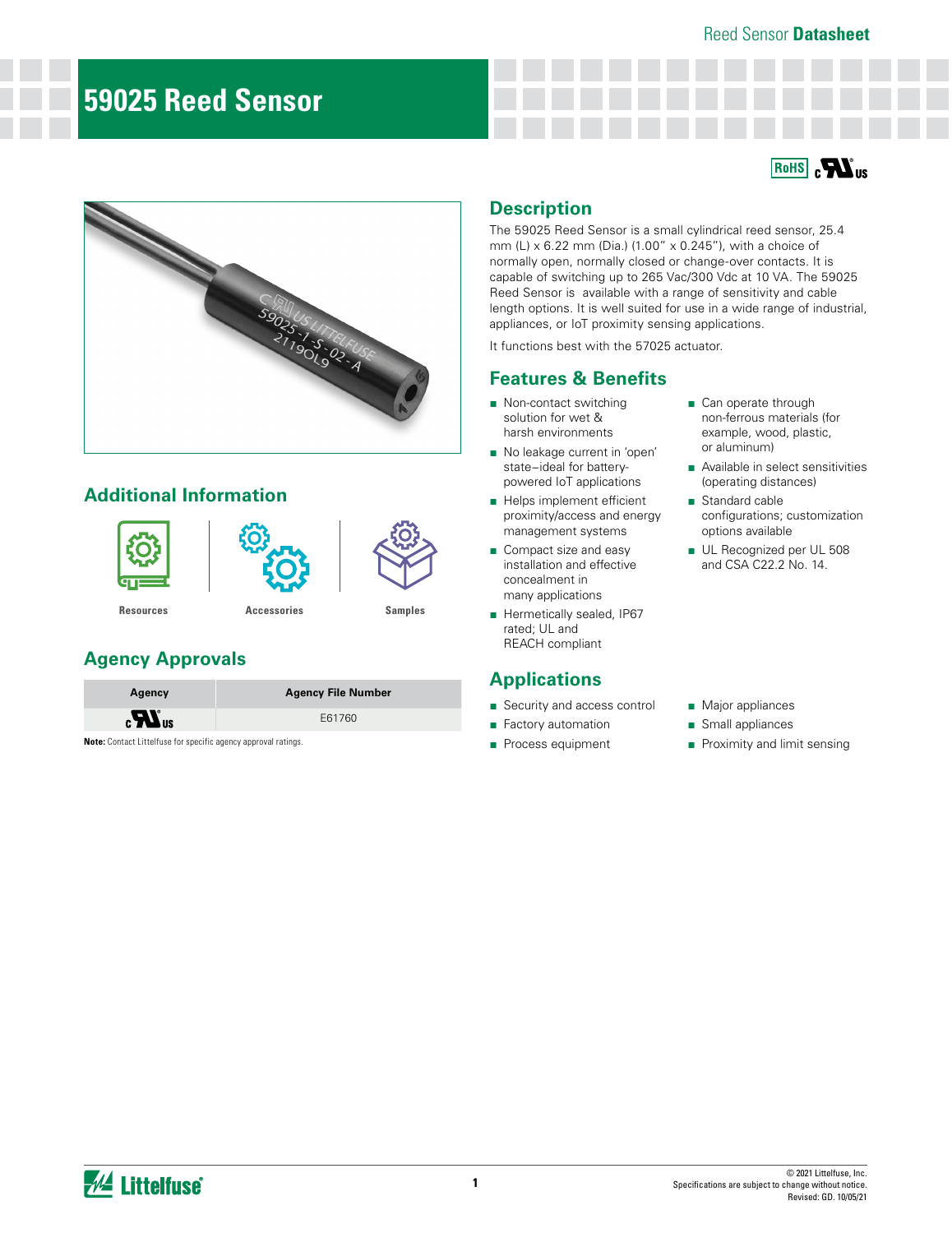#### **Package Dimensions** Dimensions in mm (inch)

#### **Material Specifications**

| <b>Product</b> | A Nom. mm[in]                        | B Nom. mm[in]                         |  | <b>Product</b> | <b>Housing</b><br><b>Material</b> | Color        | <b>Sealing</b><br><b>Component</b> |
|----------------|--------------------------------------|---------------------------------------|--|----------------|-----------------------------------|--------------|------------------------------------|
| 57025 Actuator | $6.22 + 0.25$                        | $25.4 + - 0.25$<br>$[1.00 + - 0.010]$ |  | 57025 Actuator | 30% GF P.B.T                      | <b>Black</b> | Epoxy                              |
|                | $[0.245 + - 0.010]$                  |                                       |  | 59025 Sensor   | 30% GF P.B.T                      | <b>Black</b> | Epoxy                              |
| 59025 Sensor   | $6.22 + 0.25$<br>$[0.245 + - 0.010]$ | $25.4 + - 0.25$<br>$[1.00 + - 0.010]$ |  |                |                                   |              |                                    |



#### **Electrical Ratings**

|                             | <b>Contact Type</b>                              |                                        | <b>Normally Open</b> | <b>Normally Open</b><br><b>HighVoltage</b> | <b>Change Over</b>     | <b>Normally Closed</b> |
|-----------------------------|--------------------------------------------------|----------------------------------------|----------------------|--------------------------------------------|------------------------|------------------------|
| Switch Type                 | $\sim$                                           | $\sim$                                 |                      | 2                                          | 3                      | $\overline{4}$         |
| Contact Rating <sup>1</sup> | $\sim$                                           | VA/Watt - max.                         | 10                   | 10                                         | 5                      | 5                      |
| Voltage <sup>4</sup>        | Switching <sup>2</sup><br>Breakdown <sup>3</sup> | Vdc - max.<br>Vac - max.<br>Vdc - min. | 200<br>140<br>250    | 300<br>265<br>400                          | 175<br>120<br>200      | 175<br>120<br>200      |
| Current <sup>4</sup>        | Switching <sup>2</sup><br>Carry                  | Adc - max.<br>Aac - max.<br>Adc - max. | 0.5<br>0.35<br>1.2   | 0.4<br>0.30<br>1.4                         | 0.25<br>0.18<br>1.5    | 0.25<br>0.18<br>1.5    |
| Resistance <sup>5</sup>     | Contact, Initial<br>Insulation                   | $\Omega$ - max.<br>$\Omega$ - min.     | 0.2<br>$10^{10}$     | 0.2<br>$10^{10}$                           | 0.2<br>10 <sup>9</sup> | 0.2<br>10 <sup>9</sup> |
| Capacitance                 | Contact                                          | pF - typ.                              | 0.3                  | 0.2                                        | 0.3                    | 0.3                    |
| Temperature                 | Operating                                        | $^{\circ}$ C                           | $-40$ to $+105$      | $-20$ to $+105$                            | $-40$ to $+105$        | $-40$ to $+105$        |

| <b>Product Characteristics</b> |                          |            |     |     |     |     |
|--------------------------------|--------------------------|------------|-----|-----|-----|-----|
| Operate Time <sup>6</sup>      | $\overline{\phantom{a}}$ | ms - max.  | 1.0 | 1.0 | 3.0 | 3.0 |
| Release Time <sup>6</sup>      |                          | ms - max.  | 1.0 | 1.0 | 3.0 | 3.0 |
| Shock <sup>7</sup>             | 11 $ms \frac{1}{2} sine$ | $G$ - max. | 100 | 100 | 50  | 50  |
| Vibration <sup>7</sup>         | 50-2000 Hz               | $G$ - max. | 30  | 30  | 30  | 30  |

#### **Notes:**

**1.** Contact rating - Product of the switching voltage and current should never exceed the wattage rating

Contact Littelfuse for additional load/life information.<br>2. When switching inductive and/or capacitive loads, the effects of transient voltages and/or currents<br>should be considered. Refer to Application Notes AN108A and AN

**3.** Breakdown Voltage - per MIL-STD-202, Method 301. Leakage current is less than 0.1 mA for 60 seconds.

4. Electrical Load Life Expectancy - Contact Littelfuse with voltage, current values along with type of load.<br>5. This resistance value is for 300 mm wire length. Resistance changes when wire lengthens.<br>6. Operate (includin